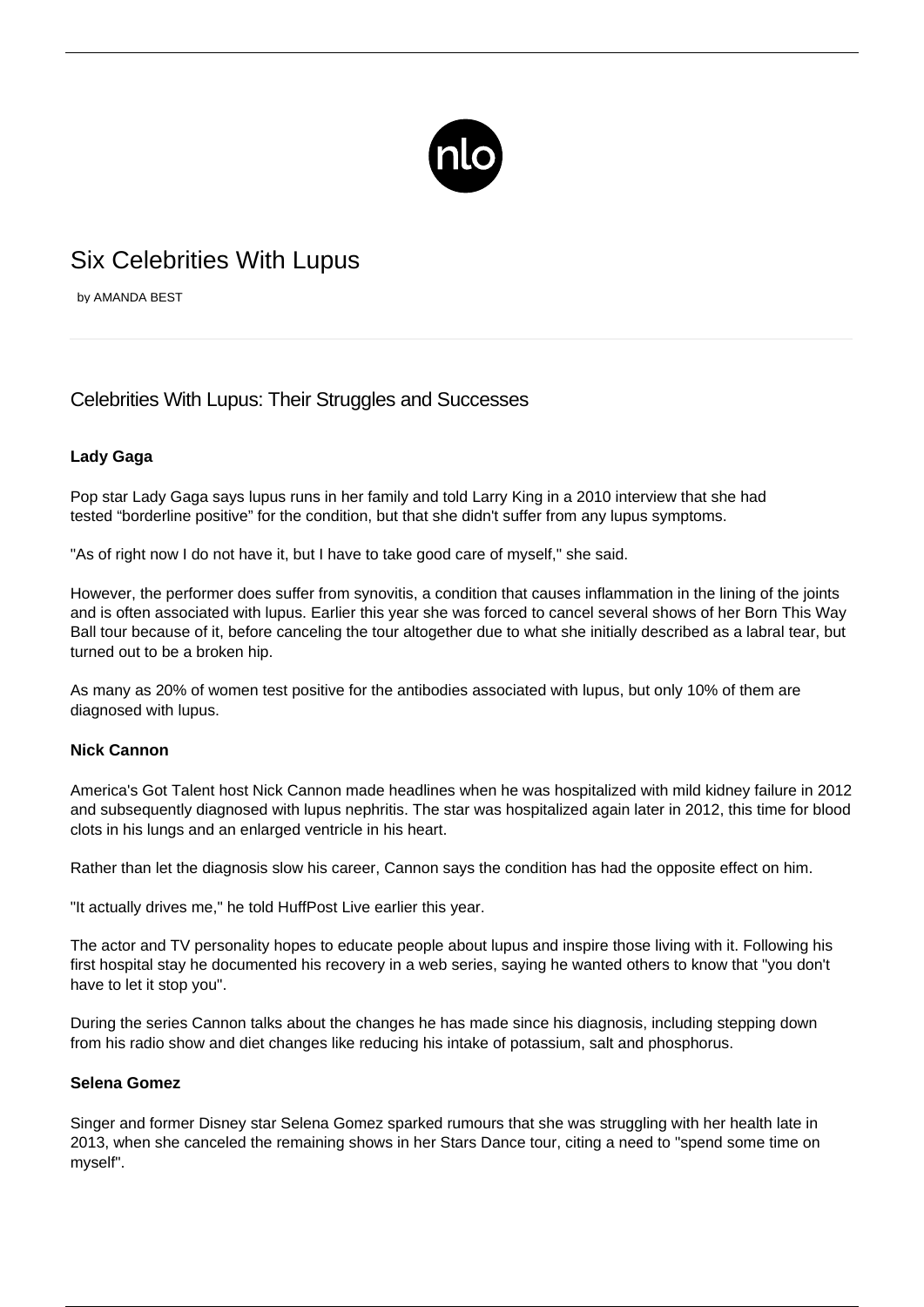Several months later her grandfather, Ricardo Gomez Sr., confirmed to RadarOnline that [Selena Gomez was](/selena-gomez-lupus/) [diagnosed with lupus](/selena-gomez-lupus/) a couple of years ago, and was receiving treatment.

"The doctor was telling her she needs to take some time out," he said of her time away from music. "It's just too much pressure what she's going through."

Despite the singer's struggles, her grandfather said at the time that she was "getting along pretty good."

Gomez has since returned to the music scene, recently releasing a new single, "The Heart Wants What the Heart Wants," and indicating there's more on the way.

#### **Seal**

A number of theories have circulated about how British musician Seal received the scars on his face, including a knife fight, a car accident, and even an encounter with a wolf.

The "Kiss From a Rose" singer says people want the scars to be the result of a dramatic event, because "that's just the nature of the media and people's imaginations".

"People want the scars to be tribal scars," he once told Jet magazine.

But really, the marks on his cheeks are the result of discoid lupus, which causes sores on the skin. It typically targets the skin on the face and scalp, and when the sores erupt they cause deep scarring. A flare-up of Seal's lupus caused the scarring when he was 23. Seal's lupus is reportedly in remission and has been for years.

Discoid lupus also causes sensitivity to UV light, and 10% of sufferers will go on to develop systemic lupus.

#### **Toni Braxton**

Singer and actress Toni Braxton recently revealed her lupus diagnosis, which came after she collapsed on stage during a performance in Las Vegas in 2008.

In an interview with Healthmonitor in 2013, Braxton said her lupus targeted her heart. She now takes medication and has made some healthy changes to her lifestyle, including gentle daily exercise like walking on a treadmill.

The "Un-Break My Heart" singer says her doctors told her after a hospitalization in 2012 that she shouldn't be performing, but Braxton refuses to retire.

She manages by keeping her tours brief and cutting out as much stress as possible. To cope with stress the star listens to music and plays the piano, admitting that meditation and yoga didn't work for her.

Braxton once tweeted that the corticosteroid medication she takes makes most women gain weight, "but we're still fabulous!" As Braxton knows, there are far more serious problems that come with untreated lupus.

#### **Michael Jackson**

Diagnosed with lupus in 1986, king of pop Michael Jackson adapted his style to protect his increasingly sensitive skin from the sun and its UV rays. His trademark hats, sunglasses, masks, and his habit of carrying an umbrella were all likely practical steps taken to avoid sun exposure and triggering a flare-up.

One of Jackson's doctors told Good Morning America in 2009 that Jackson, like Seal, had discoid lupus, and suggested that the pain caused by the condition and its complications may be why he struggled with addiction to prescription pain medications.

Additionally, the coroner's report following the star's death revealed that he had osteoarthritis in his fingers and